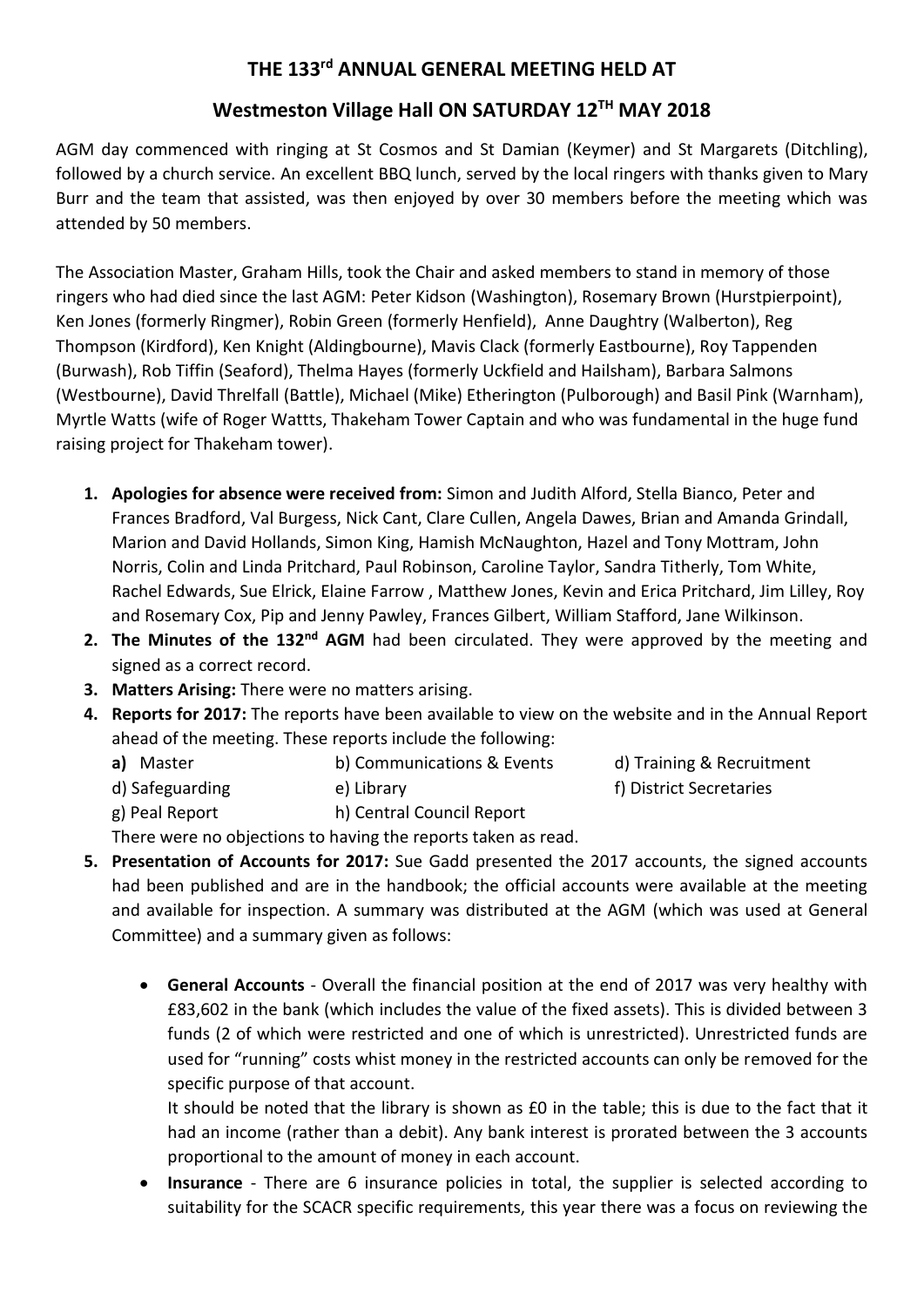"commercial combined" and "public liability" policies. This has included ensuring that the wording of the policy is appropriate to the SCACR practices and not more general wording.

- **Gift Aid**  Following discussions with HMRC, Sue Gadd had managed to get rebate of 2014, 2015 and 2016 gift aid contributions (2013 rebate had already been received). There are 2 elements of gift-aid which are potentially still outstanding for rebates, these are subscriptions and small donations (these will only apply from 2016) and applications will be made in the coming year.
- **a) Appointment of Independent Examiner:** Alan Baldock proposed and Moya Hills seconded reappoint Knill James.
- **6. The Sussex Churches Bell Restoration Fund: Report and Accounts for 2017:**

The Report had been distributed with the other Association Reports. It was noted that whilst 2017 was a quiet year regarding spend from the fund, £20,450 has already been requested for 2018.

**District Representatives**: Phillip Pawley (East), Nick Cullen (South), Simon Alford (North), Roger Watts (West).

#### **7. Election of Officers:**

| Master:               | No nominations    | Treasurer:                        | Sue Gadd |
|-----------------------|-------------------|-----------------------------------|----------|
| <b>BRF Secretary:</b> | Graham Hills      | Safeguarding Officer: Pat Aylward |          |
| Trustee:              | Margaret Sherwood | General Secretary: No nominations |          |

#### **Central Council Representatives 2017 -2019:**

| South:                         | Rob Lane       | North: Steph Pendlebury |
|--------------------------------|----------------|-------------------------|
| East                           | Alison Everett | West: David Kirkcaldy   |
| 5 <sup>th</sup> Representative | Graham Hills   |                         |

#### **8. New GDPR rules (General Data Protection Regulations)**

Richard Pendlebury gave a brief overview of GDPR, its intentions and what the working group (Sandra Alford, Sue Gadd, Richard Pendlebury and Jonathan Spencer) had done over the past year. GDPR is all about modernising Data Protection and bringing it up to date. SCACR have updated the Data Protection policy and replaced it with a Privacy policy. This explains what information we will keep and what we will be using it for. It was noted that personal data will not be shared externally (nor have SCACR EVER shared personal information in the past). Data held by SCACR is in a number of places including Membership, peals etc. there is a full list detailing what information is held on which system. Going forwards, we will **not** be publishing people's names without their specific consent – this includes newsletters and Soundbow (and other printed publications) and internet (including the SCACR website). A scheme is currently being worked on to gain consent during membership renewal, until this scheme is finalised, as an interim measure, there may be a number of consents being requested.

A number of generic questions were asked which Richard kindly answered.

**Thanks were given to the working group for their hard work.**

#### **9. Forthcoming Events in 2017:**

Marisa Hayes updated on the South of England show (7-9 June), there are a number of tickets still available and so anyone willing to help should contact Marisa or Alison